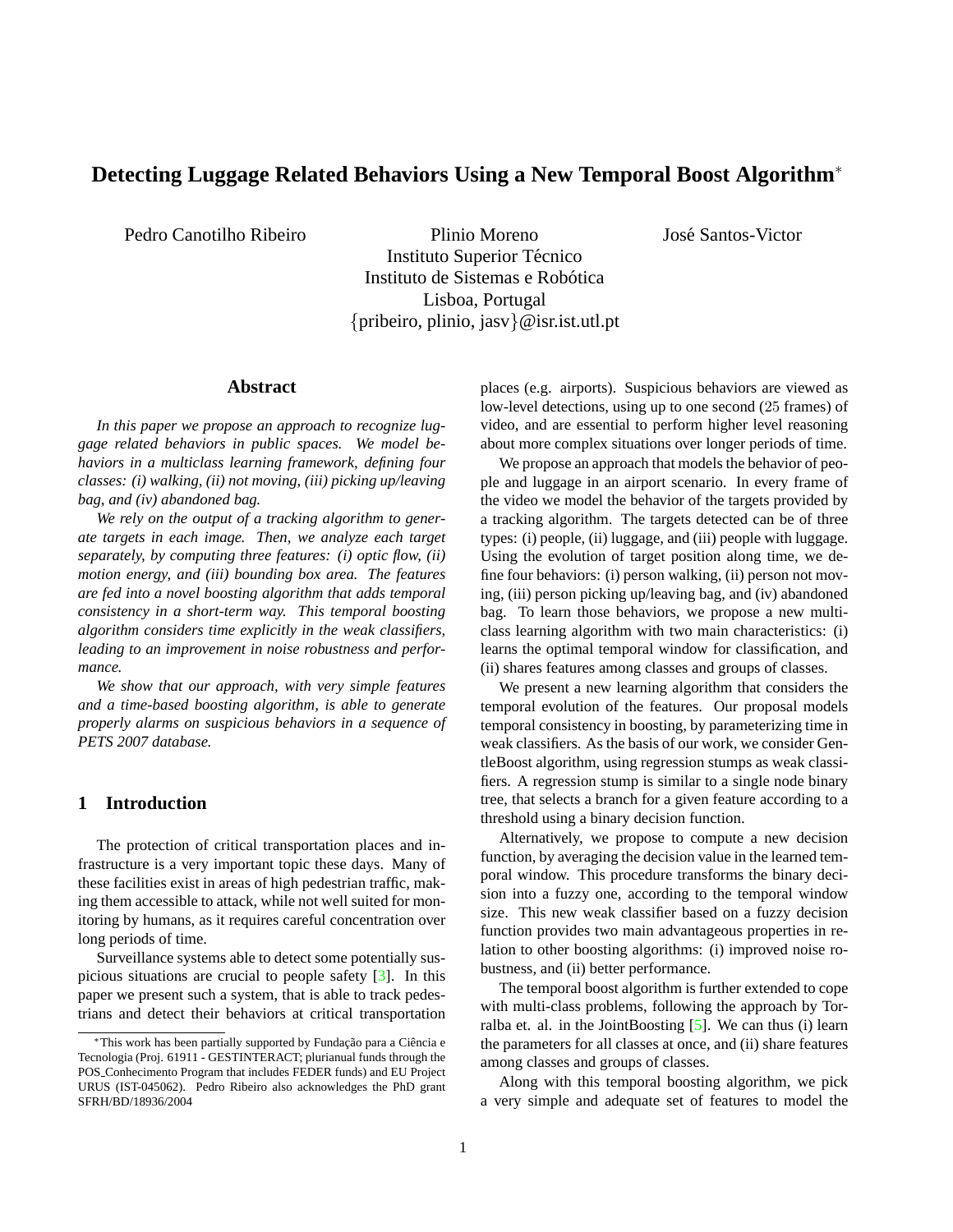- <span id="page-1-5"></span>1. Given:  $(x_1, y_1), \ldots, (x_N, y_N)$  where  $x_i \in X$ ,  $y_i \in Y =$  ${-1, +1}$ , set  $H(x_i) := 0$ , initialize the observation weights  $w_i = 1/N, i = 1, 2, \ldots, N$
- 2. Repeat for  $m = 1, \ldots, M$ 
	- (a) Find the optimal weak classifier  $h_m$  over  $(x_i, y_i, w_i)$ .
	- (b) Update strong classifier  $H(x_i) := H(x_i) + h_m^*(x_i)$
	- (c) Update weights for examples  $i = 1, 2, \ldots, N$ ,  $w_i :=$  $w_i e^{-y_i h_m^*(x_i)}$

# <span id="page-1-0"></span>**Figure 1. GentleBoost algorithm.**

human-luggage interaction: (i) optic flow, (ii) motion energy, and (iii) bounding box area.

We selected some of the PETS 2007 benchmark videos to train the parameters of the boosting algorithm. In the testing stage we use a different sequence to classify behaviors of the targets detected in each frame. The results suggest that the classification output can be used to generate alarms, for instance, related to (i) attended luggage removal, and (ii) unattended luggage.

# **2 Boosting with temporal consistent learners**

In this paper we propose a new classifier that considers explicitly short-time consistency, based on boosting techniques. Boosting builds a strong classifier by summing several weak classifiers trained on various distributions over the training data, and became extremely popular in computer vision due to the ability to perform feature selection and classification.

### 2.1 GentleBoost algorithm

The Boosting algorithm provides a framework to sequentially fit additive models in order to build a final strong classifier, outputting the log-odd of the class given a feature point  $x_i$ . The boosting algorithm of Figure [1](#page-1-0) uses adaptive Newton steps, resulting in minimizing, at each round, a weighted squared error

<span id="page-1-4"></span>
$$
J = \sum_{i=1}^{N} w_i (y_i - h_m(x_i))^2, \tag{1}
$$

where  $w_i = e^{-y_i H(x_i)}$  are the weights and N the number of training samples. The optimal weak classifier is then added to the strong learner and the data weights adapted. Finally, the algorithm increases the weight of the misclassified samples and decreases correctly classified ones.

The choice of the weak learner  $h_m$  depends on the application, but in the case of GentleBoost it is common to use simple functions such as regression stumps. They have

the form  $h_m(x_i) = a\delta\left[x_i^f > \theta\right] + b\delta\left[x_i^f \leq \theta\right]$ , where  $f$  is the number of the feature and  $\delta$  is an indicator function (i.e. δ[*cond*] is one if *cond* is *true* and zero otherwise). Regression stumps can be viewed as decision trees with only one node, where the indicator function sharply chooses branch a or b depending on threshold  $\theta$  and feature  $x_i^f$ .

To optimize the stump one must find the set of parameters  $\{a, b, f, \theta\}$  that minimizes J w.r.t.  $h_m$ . A closed form for a and b are obtained and the value of pair  $\{f, \theta\}$  is found using an exhaustive search [\[5\]](#page-5-1).

Next section shows how to modify the regression stumps in the boosting procedure, including temporal consistency in the classification decision.

# 2.2 Weak learners with temporal consistency

GentleBoost algorithm allows to fit any weak learner function,  $h_m$ , in order to obtain a final strong classifier. In this work we add temporal consistency to the learner response using a set of  $T$  consecutive data points to perform the classification. The rationale is to use as much as possible of the information available in order to improve classifier output, instead of using a single point. Although the temporal window size is problem dependent, in most of the works the window size remains constant.

We propose to include the temporal window size  $T$  as an additional parameter of the regression stump. In this way the regression stump will only use advantageous information at each round, by choosing how many points to use depending on the feature values. Thus, consistency is included by defining the new Temporal Stumps as the mean classification output of the regression stump, in a temporal window of size  $T$ .

$$
h_m^*(x_i) = \frac{1}{T} \sum_{t=0}^{T-1} \left( a\delta \left[ x_{i-t}^f > \theta \right] + b\delta \left[ x_{i-t}^f \le \theta \right] \right). \tag{2}
$$

The particular information extracted within the temporal window become clear if we put  $a$  and  $b$  in evidence,

<span id="page-1-1"></span>
$$
h_m^*(x_i) = a\left(\frac{1}{T}\sum_{t=0}^{T-1} \delta\left[x_{i-t}^f > \theta\right]\right) + b\left(\frac{1}{T}\sum_{t=0}^{T-1} \delta\left[x_{i-t}^f \le \theta\right]\right).
$$
\n(3)

The new temporal weak learner of Eq. [3](#page-1-1) can be viewed as the classic regression stump with a different "indicator function". If  $T = 1$  it becomes the original regression stump, and for  $T > 1$  the weak learner changes the indicator functions. The new indicator functions compute the percentage of points above the threshold  $\theta$ 

<span id="page-1-2"></span>
$$
\Delta^T_+(f,\theta,T) = \frac{1}{T} \sum_{t}^{T-1} \delta \left[ x_{i-t}^f > \theta \right],\tag{4}
$$

and below the threshold  $\theta$ 

<span id="page-1-3"></span>
$$
\Delta_{-}^{T}(f,\theta,T) = \frac{1}{T} \sum_{t}^{T-1} \delta \left[ x_{i-t}^{f} \le \theta \right],
$$
\n(5)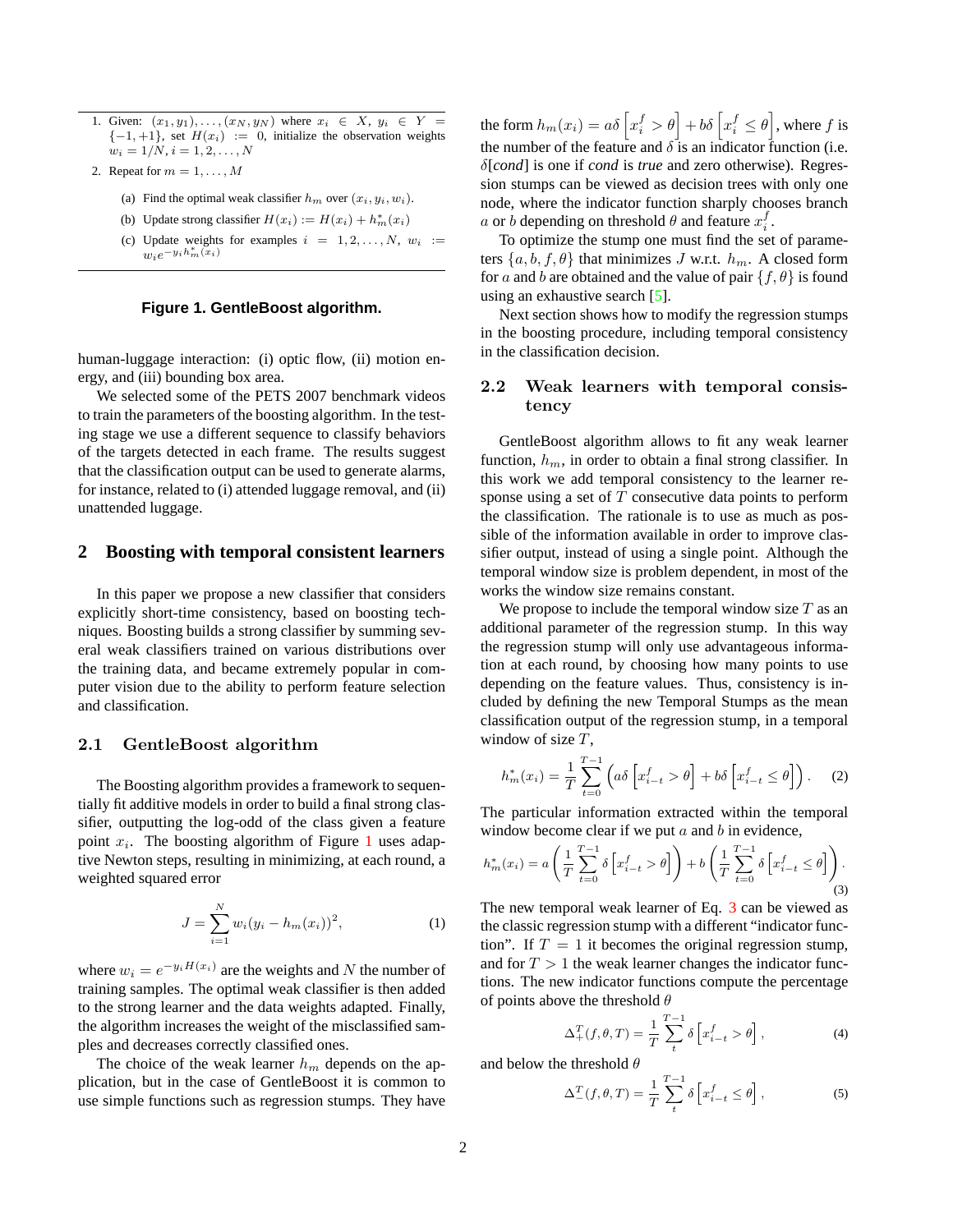<span id="page-2-3"></span>in the considered temporal window  $T$  and for the feature number f. The indicator functions with temporal consistency in Eqs.  $4/5$  $4/5$ , can take any value in the interval [0 1], depending on the length of the temporal window used. For example, if  $T = 2$  the functions can take 3 different values,  $\Delta_+^T \in \{0, 1/2, 1\}$ , if  $T = 3$  can take four values,  $\Delta_+^T \in \{0, 1/3, 2/3, 1\}$  and so on.

The fuzzy output of the new "indicator function" ,∆, represents the confidence of threshold choice to use the data with temporal support  $T$ . Thus, at each boosting round, we use a weighted confidence of both branches, instead of choosing only one branch. We will show that optimizing this fuzzy regression stump brings additional resistance to noise, thus increasing the generalization capabilities.

During classification of unseen data, the algorithm has the possibility to decrease the confidence measure,  $\Delta$ , for instance if the new data is noisy when compared to the training data. This differs from the usual boosting binary decision and can be compared to what fuzzy trees brought to decision trees.

Replacing the weak learner with temporal consistency of Eq. [3,](#page-1-1) in the cost function of Eq. [1,](#page-1-4) we compute the optimal temporal stump parameters  $a$  and  $b$ ,

$$
a = \frac{\bar{\nu}_{+}\bar{\omega}_{-} - \bar{\nu}_{-}\bar{\omega}_{+}}{\bar{\omega}_{+}\bar{\omega}_{-} - (\bar{\omega}_{+})^{2}}, \ b = \frac{\bar{\nu}_{-}\bar{\omega}_{+} - \bar{\nu}_{+}\bar{\omega}_{+}}{\bar{\omega}_{+}\bar{\omega}_{-} - (\bar{\omega}_{+})^{2}}, \tag{6}
$$

with

and

$$
\begin{array}{ll}\n\bar{\nu}_{+} = \sum_{i}^{N} w_{i} y_{i} \Delta_{+}^{T}, & \bar{\nu}_{-} = \sum_{i}^{N} w_{i} y_{i} \Delta_{-}^{T}, \\
\bar{\omega}_{+} = \sum_{i}^{N} w_{i} \Delta_{+}^{T}, & \bar{\omega}_{-} = \sum_{i}^{N} w_{i} \Delta_{-}^{T}, \\
\bar{\omega}_{\pm} = \sum_{i}^{N} w_{i} \Delta_{-}^{T} \Delta_{+}^{T}.\n\end{array}
$$

Note that all the above variables are functions of  $\{f, \theta, T\}$  that we dropped for notation simplicity. To find the optimal  $f, \theta$  and T we use exhaustive search. Comparing the temporal weak learner with the original GentleBoost weak learner, we have an additional parameter  $T$  to optimize. The algorithm is summarized in figure [1](#page-1-0) similarly to GentleBoost, but optimizing the new temporal stump,  $h_m^*$ .

#### 2.3 Going to the multi class problem

A multi-class categorization problem is usually solved as a set of multi-binary problems where separate classifiers are trained and applied independently. As pointed by Torralba *et al* [\[5\]](#page-5-1), for the object detection problem, this is a waste of resources because many of the features used can be shared among several classes.

There are some datasets where computational complexity issues and amount of training data are even more critical; for instance, when working with video (temporal data) instead of single frames. In the case of boosting, sharing helps to: i) reduce computational complexity by sharing weak classifiers among classes and ii) reduce the amount

of training data needed in order to attain the same classification performance.

In the same manner as Torralba *et al* extended Gentle-Boost to multi-class problems, we generalize temporal GentleBoost to the multi-class problem.

#### **2.3.1 The Temporal-JointBoosting algorithm**

The idea behind JointBoosting [\[5\]](#page-5-1) is to share weak classifiers (and features) across classes. At each round the algorithm chooses a weak classifier that share a feature among the subset of classes. The optimal subset of classes is chosen by minimizing the error cost function for all possible combinations.

The optimization to be solved has now one more variable, the classes, thus one must solve the following weighted least squares problem in each iteration:

<span id="page-2-0"></span>
$$
J = \sum_{c=1}^{C} \sum_{i=1}^{N} w_i^c (y_i^c - h_m(c, x_i))^2, \tag{7}
$$

where  $w_i^c = e^{-y_i^ch_m(c,x_i)}$  are the new class-specific weights. Note that each training sample has now C weights, one for each class, and the weights are a probability distribution only over the  $C \times N$  space.

Shared stumps uses the data that belongs to the optimal subset of classes as positive samples, and remaining data as negative samples. In the case of classes that belongs to the optimal subset  $S(n)$ , the stump function is similar to the binary case. For classes outside the optimal subset, the stump function is a class-specific constant,  $k<sup>c</sup>$ . This ensures that adding the class to the subset improves the classification more than just using a constant classifier (see [\[5\]](#page-5-1) for details). The shared temporal stump has the following form:

$$
h_m(c,x) = \begin{cases} a_S \Delta_+^T + b_S \Delta_-^T & \text{if } c \in S(n) \\ k_S^c & \text{if } c \notin S(n), \end{cases}
$$
 (8)

where  $\Delta_{+/-}^T$  are the temporal consistency function defined in Eqs.  $4$  and [5.](#page-1-3) The minimization of the cost function in Eq. [7,](#page-2-0) using the shared temporal stumps at each iteration provides the optimal parameters,

<span id="page-2-2"></span><span id="page-2-1"></span>
$$
a_{S} = \frac{\sum_{c \in S(n)} \bar{\nu}_{+}^{c} \sum_{c \in S(n)} \bar{\omega}_{-}^{c} - \sum_{c \in S(n)} \bar{\nu}_{-}^{c} \sum_{c \in S(n)} \bar{\omega}_{+}^{c}}{\sum_{c \in S(n)} \bar{\omega}_{+}^{c} \sum_{c \in S(n)} \bar{\omega}_{-}^{c} - (\sum_{c \in S(n)} \bar{\omega}_{+}^{c})^{2}},
$$
  

$$
b_{S} = \frac{\sum_{c \in S(n)} \bar{\nu}_{-}^{c} \sum_{c \in S(n)} \bar{\omega}_{+}^{c} - \sum_{c \in S(n)} \bar{\nu}_{+}^{c} \sum_{c \in S(n)} \bar{\omega}_{+}^{c}}{\sum_{c \in S(n)} \bar{\omega}_{+}^{c} \sum_{c \in S(n)} \bar{\omega}_{-}^{c} - (\sum_{c \in S(n)} \bar{\omega}_{+}^{c})^{2}},
$$
  
(10)

and

$$
k^c = \frac{\sum_i w_i^c y_i^c}{\sum_i w_i^c}, \ c \notin S(n). \tag{11}
$$

To obtain the optimal  $\theta$ , f, T and class subset,  $S(n)$ , exhaustive search is performed. The final algorithm is described in figure [2.](#page-3-0)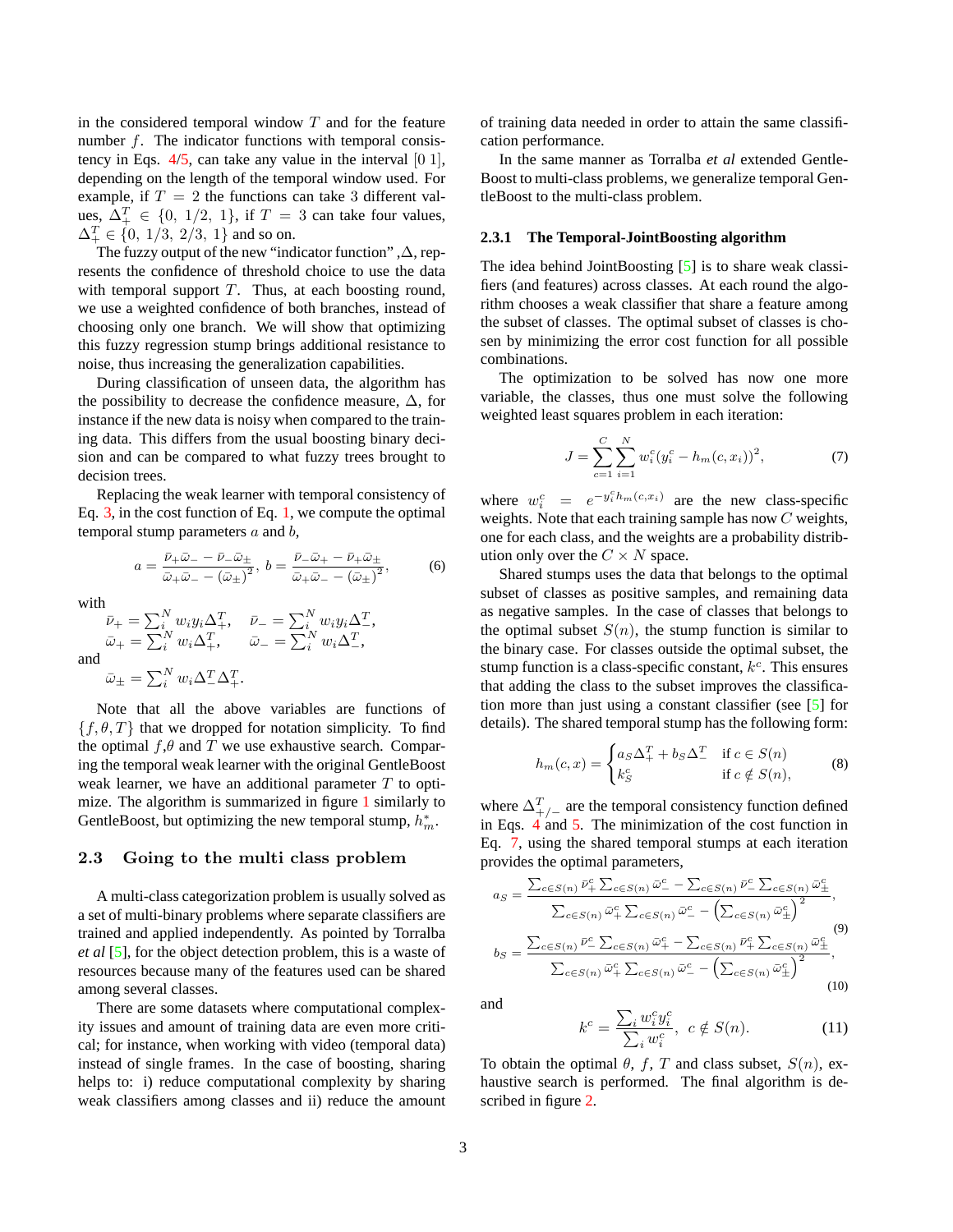- <span id="page-3-1"></span>1. Given:  $(x_1, y_1), \ldots, (x_N, y_N)$  where  $x_i \in X$ ,  $y_i^c \in Y =$  $\{-1,+1\}$ , set  $H(c, x_i) := 0$ , initialize the observation weights  $w_i^c = 1/(N \times C), i = 1, 2, \dots, N, c = 1, 2, \dots, C$
- 2. Repeat for  $m = 1, 2, \ldots, M$

(a) Repeat for 
$$
n = 1, 2, ..., 2^C - 1
$$

i. Find the optimal joint temporal weak classifier:

$$
h_m^n(c, x) = \begin{cases} a_S \Delta_+^T + b_S \Delta_-^T & \text{if } c \in S(n) \\ k_S^c & \text{if } c \notin S(n) \end{cases}
$$

ii. Evaluate the error:

$$
J = \sum_{c=1}^{C} \sum_{i=1}^{N} w_i^c (y_i^c - h_m(c, x_i))^2
$$

- (b) Find the subset of classes with less error,  $n^*$ .
- (c) Update strong classifier

$$
H(c, x_i) := H(c, x_i) + h_m^{n^*}(c, x_i)
$$

(d) Update weights for examples  $i = 1, 2, ..., N$ ,  $w_i^c =$  $e^{-y_i^c h_m^{n^*}(c,x_i)}$ 

<span id="page-3-0"></span>

#### **2.3.2 Efficient computation of temporal shared stumps**

As mentioned in the previous section, the optimal subset of classes is provided by exhaustive search. This becomes a slow computation since it involves scanning over all features and all  $N$  thresholds (where  $N$  is, in general, the number of training samples) and all temporal windows T. However, if one look carefully to this process, it can be easily verified that the computations used for the subsets with only one class (each  $c \in C$ ) can be reused for all the remaining subsets (with more than one class).

At each boosting round the process is the following:

**1) For the one class subsets:** Compute the parameters  $a_c$ and  $b_c$  so as to minimize the weighted square error:

$$
a_c(f, \theta, T) = \frac{\bar{\nu}_+^c \bar{\omega}_-^c - \bar{\nu}_-^c \bar{\omega}_+^c}{\bar{\omega}_+^c \bar{\omega}_-^c - (\bar{\omega}_+^c)^2}, b_c(f, \theta, T) = \frac{\bar{\nu}_-^c \bar{\omega}_+^c - \bar{\nu}_+^c \bar{\omega}_+^c}{\bar{\omega}_+^c \bar{\omega}_-^c - (\bar{\omega}_+^c)^2}.
$$
\n(12)

Keep each one of the terms  $\{\bar{\nu}_+^c, \bar{\nu}_-^c, \bar{\omega}_+^c, \bar{\omega}_-^c, \bar{\omega}_\pm^c\}$ , and compute  $\bar{\omega}^c = \sum_i^N w^c$  and  $\bar{\gamma}^c = \sum_i^N w^c y_i^c$ .

- **2) For the remaining subsets:** The optimal  $a_S$  and  $b_S$ can be computed as a combination of each one of the  $a_c$  and  $b_c$  terms that belong to the subset S using equations [9](#page-2-1) and [10.](#page-2-2)
- **2) Weighted least square error:** The weighted regression error, for each triplet  $\{f, \theta, T\}$  and for the set of classes  $S(n)$ , can also be computed from the previous

equations using:

$$
\begin{split} J&=\sum_c\bar{\omega}^c+a_s^2\sum_{c\in S(n)}\bar{\omega}_+^c+b_s^2\sum_{c\in S(n)}\bar{\omega}_-^c\\ +2a_sb_s\sum_{c\in S(n)}\bar{\omega}_\pm^c-2a_s\sum_{c\in S(n)}\bar{\nu}_+^c-2b_s\sum_{c\in S(n)}\bar{\nu}_-^c\\ &+\sum_{c\notin S(n)}k^{c2}\bar{\omega}^c-2\sum_{c\notin S(n)}k^c\bar{\gamma}^c. \end{split}
$$

#### 2.4 Results on Synthetic data

We perform tests with synthetic data in order to illustrate the advantages of our algorithm over other boosting approaches: (i) improved noise robustness, and (ii) improved performance in data with large overlapping in the feature space. The aim is to learn five elliptic trajectories using point location as features, and then classify new points as belonging to one of the trajectories. We create synthetic data and apply three boosting algorithms: (i) GentleBoost [\[2\]](#page-5-2), (ii) TemporalBoost [\[4\]](#page-5-3) and (iii) our optimal temporal boosting. The recently proposed TemporalBoost [\[4\]](#page-5-3) also introduced temporal consistency in a boosting procedure, by averaging previous AdaBoost weak classifiers sequentially, while the classification error decreases. However, temporal support is considered in a heuristic procedure only after training the weak classifiers, and the TemporalBoost averaged output is mapped to a binary value.

The data for the learning algorithms comprise five elliptical trajectories were generated for 10 levels of overlapping between classes, each one corresponding to 5 class classification problem. The input features  $(x_i^1, x_i^2)$  are noisy observations of the actual ellipses, generated accordingly to:  $x_i^1 = a \cos t + \mathcal{N}(0, \sigma)$  and  $x_i^2 = b \sin t + \mathcal{N}(0, \sigma)$ , where  $a$  and  $b$  are the major and minor axis,  $t$  represents time, and  $\mathcal{N}(\mu, \sigma)$  is Gaussian noise. We vary the problem complexity, starting from the simplest case (easily separable, e.g. at the left side of Figure [3\)](#page-4-0), and increasing the proximity among classes towards a more complex problem (e.g. at the right side of Figure [3\)](#page-4-0). In Figure [3](#page-4-0) we see that our temporal version of JointBoost performing almost 20% better than TemporalBoost, and 30% better than the original Joint-Boost. The following step is to select adequate features for detecting behaviors included in the PETS 2007 dataset.

# **3 Behaviors and Feature computation**

In human environments with surveillance cameras, it can be defined a wide range of possible human behaviors. In this paper we focus on behaviors present in environments like transport networks, town centers and public facilities such as schools, hospitals and sport grounds. We consider four activities potentially interesting to identify suspicious behaviors: *1 - walking*, *2 - not moving*, *3 - picking up or leaving bag* and *4 - abandoned bag*. The idea is to detect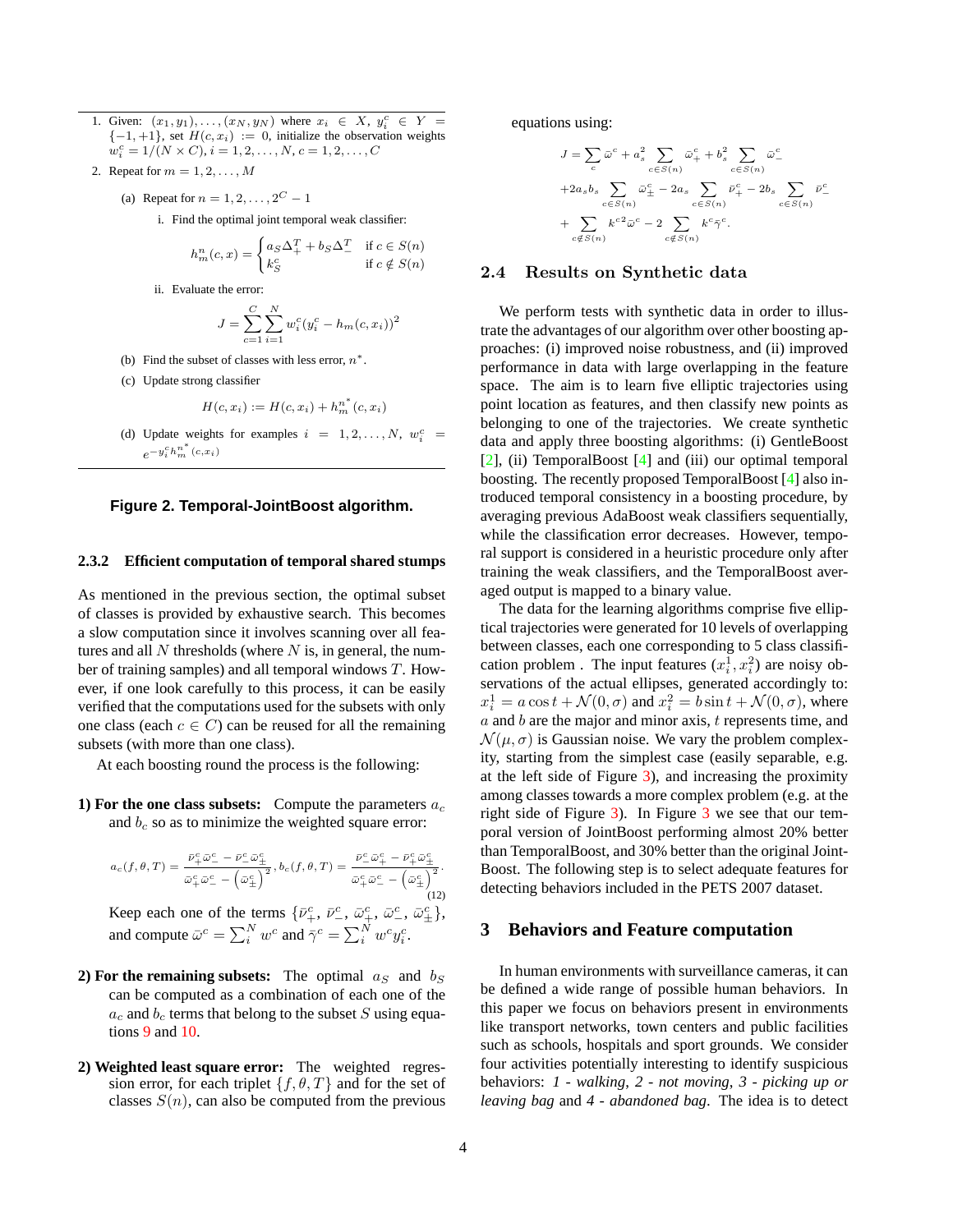<span id="page-4-5"></span>

<span id="page-4-0"></span>**Figure 3. Recognition rate in multi-class synthetic datasets, using 10 levels of increasing overlap among classes**

these behaviors from less than one second of input video and using information only from the detected target optical flow (displacement between frames of the detected pixels) and target size.

From the optical flow measurements we compute two features: i) the vertical component of the mean optical flow and ii) the motion energy (averaged over 25 frames). To model the target size we use the detected bounding box area. These three features are fed into the optimal Temporal-JointBoost that will jointly train all the four classes, choosing the optimal temporal window to use.

In the next section we will show the results on the PETS 2007 dataset, recorded in an airport hall.

# **4 Human activity recognition**

To demonstrate the performance of the proposed algorithm for detecting the four behaviors we used the PETS 2007 datasets. To perform the tests we selected three sequences and used only the third view in each one: *left luggage 1* and *theft 3* for training and *left luggage 2* for testing.

For each sequence we track the interesting targets using the LOTS tracker [\[1\]](#page-5-4) and then compute the features in the targets bounding box. To train the algorithm we generate a label for all the targets with the desired behaviors. Training features of four targets were computed in the sequences *left luggage 1* and *theft 3*, using a total of 814 frames. The testing stage was done in 1340 frames, from four targets present in the sequence *left luggage 2*.

Figure [4](#page-4-1) illustrates the test scenario, *left luggage 2*, and the tracker output for the frames 1785, 1870 and 1920. Tracker output along frames was used to compute the features and, jointly with the label, fed them to the optimal Temporal-JointBoost algorithm.

<span id="page-4-2"></span>

(a)



(b)

<span id="page-4-3"></span>

(c)

<span id="page-4-4"></span><span id="page-4-1"></span>**Figure 4. Example images of one scenario from PETS 2007 dataset used to test the algorithm. The images represent frames 1785 [4\(a\),](#page-4-2) 1870 [4\(b\)](#page-4-3) and 1920 [4\(c\),](#page-4-4) with the detected bounding boxes and correspond to the** *left luggage 2* **scenario.**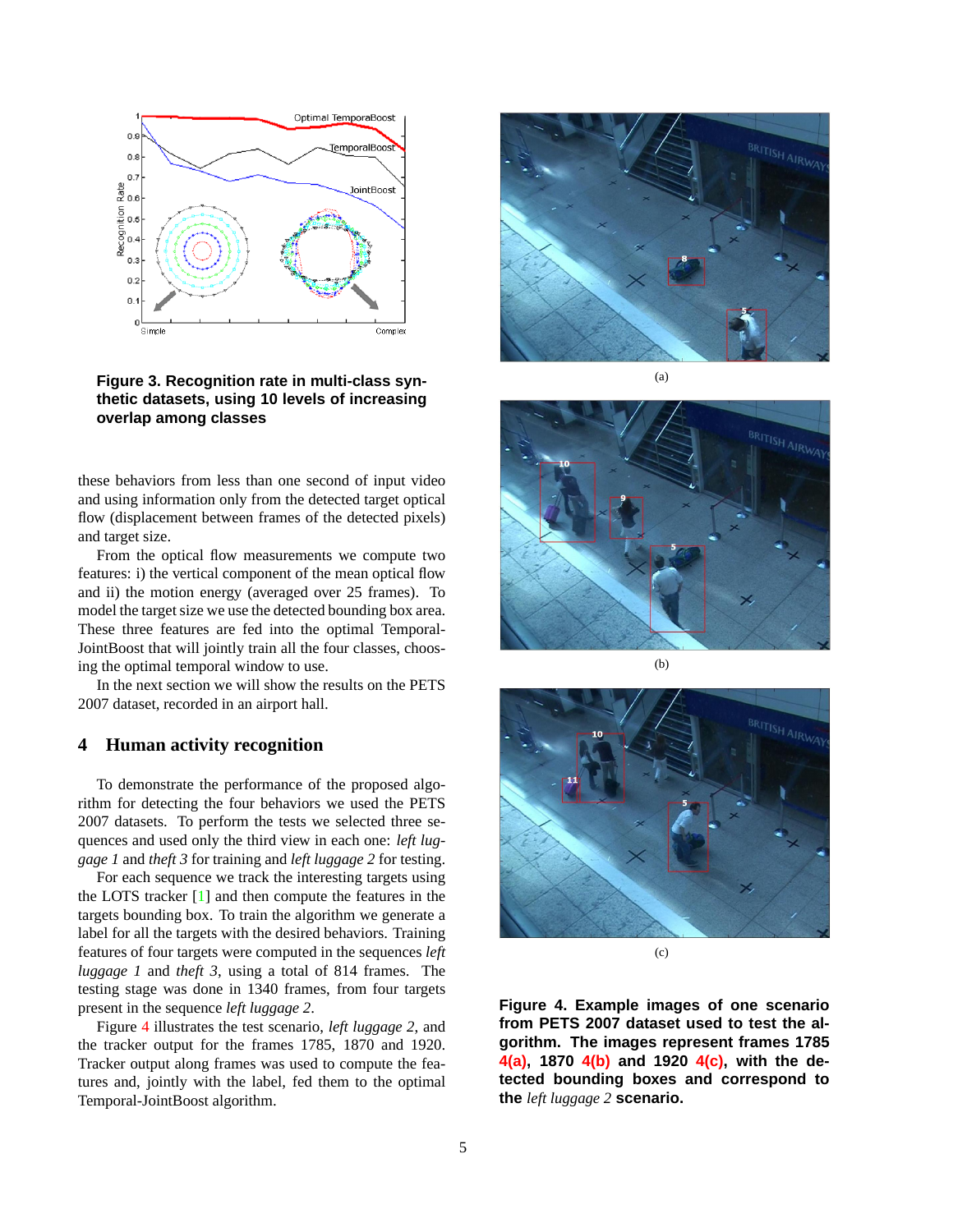<span id="page-5-6"></span>Figure [5](#page-6-0) shows sample images and the corresponding classification results (*1 - walking*, *2 - not moving*, *3 - picking up or leaving bag* and *4 - abandoned bag*). Figure [5\(a\)](#page-6-1) corresponds to an individual that enters into the scene carrying a large bag which is then placed on the ground. Example [5\(b\)](#page-6-2) corresponds to an individual that picks up an abandoned bag walking away with it. In the last example  $5(c)$ and individual enters into the scene talking on his cellular phone, either walking or not moving.

From the examples plotted in Figure [5,](#page-6-0) we see that our algorithm is capable of generating meaningful alarms. In these images only three frames were misclassified. For the remaining frames of the *left luggage 2* sequence we found a similar behavior that is shown in Figure [6.](#page-5-5) Most of the frames misclassified correspond to an ambiguous and faltering *walking*, while the most critical behaviors, *picking up or leaving bag* and *abandoned bag*, are classified correctly in most of the frames, having a delay of less than a second.



<span id="page-5-5"></span>**Figure 6. Classification results of four targets tracked and extracted from sequence** *left luggage 2* **(PETS 2007 database). The numbers on the left correspond to classes:** *1 - walking***,** *2 - not moving***,** *3 - picking up or leaving bag* **and** *4 - abandoned bag***. The results correspond to 1340 frames and are plotted on blue behind a red, hand generated, ground truth. Most of the misclassified frames result from an ambiguous and faltering** *walking* **(from frame 500 to frame 1100), for simplicity labeled as** *not moving***.**

# **5 Conclusions**

In this paper we have proposed a methodology to recognize lugagge related behaviors. Our proposal has two main components: (i) a novel learning algorithm, and (ii) a very simple set of features.

The learning algorithm is able to handle with temporal data consistency in non-sequential single-frame classification problems. Although the temporal evolution of the data might be crucial for certain classification problems (e.g. human activity recognition), even when performing singleframe classification, it is rarely introduced at the level of the classifier training. We extend the GentleBoost algorithm by modeling time as an explicit parameter to optimize. As a consequence of this time consistency model, we obtain a fuzzy decision function, depending on the temporal support of the data, which brings additional robustness to noise. Additionally, we allow our temporal boosting algorithm to cope with multi class problems, following the JointBoosting approach by Torralba et. al [\[5\]](#page-5-1).

We consider four target activities related to the suspicious behaviors: *walking*, *not moving*, *picking up or leaving bag* and *abandoned bag*. We choose three features computed in target's bounding box to distinguish between these behaviors: (i) the vertical component of the mean optic flow, (ii) motion energy, and (iii) bounding box area. The results suggest the suitability of our approach for detection of suspicious activities. We obtain very good results taking into account that we perform single-frame classification without modeling the activities dynamics.

As future work we aim to include spatially dependent higher level models, like conditional random fields, that will model the activities dynamics and will take into account temporal dependencies at various levels. The sequential models should act as contextual restrictions during the transition between activities that add long-term temporal consistency to the recognition, rather than the short-term consistency presented here.

In future applications, those systems with high level models could alert authorities if a pedestrian displays suspicious behavior, e. g. entering a secure area, dropping a bag or loitering.

# **References**

- <span id="page-5-4"></span>[1] T. Boult, R. Micheals, X. Gao, and M. Eckmann. Into the woods: Visual surveillance of noncooperative and camouflaged targets in complex outdoor settings. *Proceedings of the IEEE*, 89(10), October 2001. [5](#page-4-5)
- <span id="page-5-2"></span>[2] T. H. J. Friedman and R. Tibshirani. Additive logistic regression: a statistical view of boosting (with discussion and a rejoinder by the authors). *Annals of Statistics*, 28(2):337407, 2000. [4](#page-3-1)
- <span id="page-5-0"></span>[3] N. P. R. Bodor, B. Jackson. Vision-based human tracking and activity recognition. *Proc. of the 11th Mediterranean Conf. on Control and Automation*, June 2003. [1](#page-0-0)
- <span id="page-5-3"></span>[4] P. Smith, N. da Vitoria Lobo, and M. Shah. Temporalboost for event recognition. In *International Conference on Computer Vision*, volume 1, pages 733– 740, October 2005. [4](#page-3-1)
- <span id="page-5-1"></span>[5] A. Torralba, K. P. Murphy, and W. T. Freeman. Sharing visual features for multiclass and multiview object detection. *IEEE Transacions On Pattern Analysis and Machine Intelligence,In press*, 2007. [1,](#page-0-0) [2,](#page-1-5) [3,](#page-2-3) [6](#page-5-6)